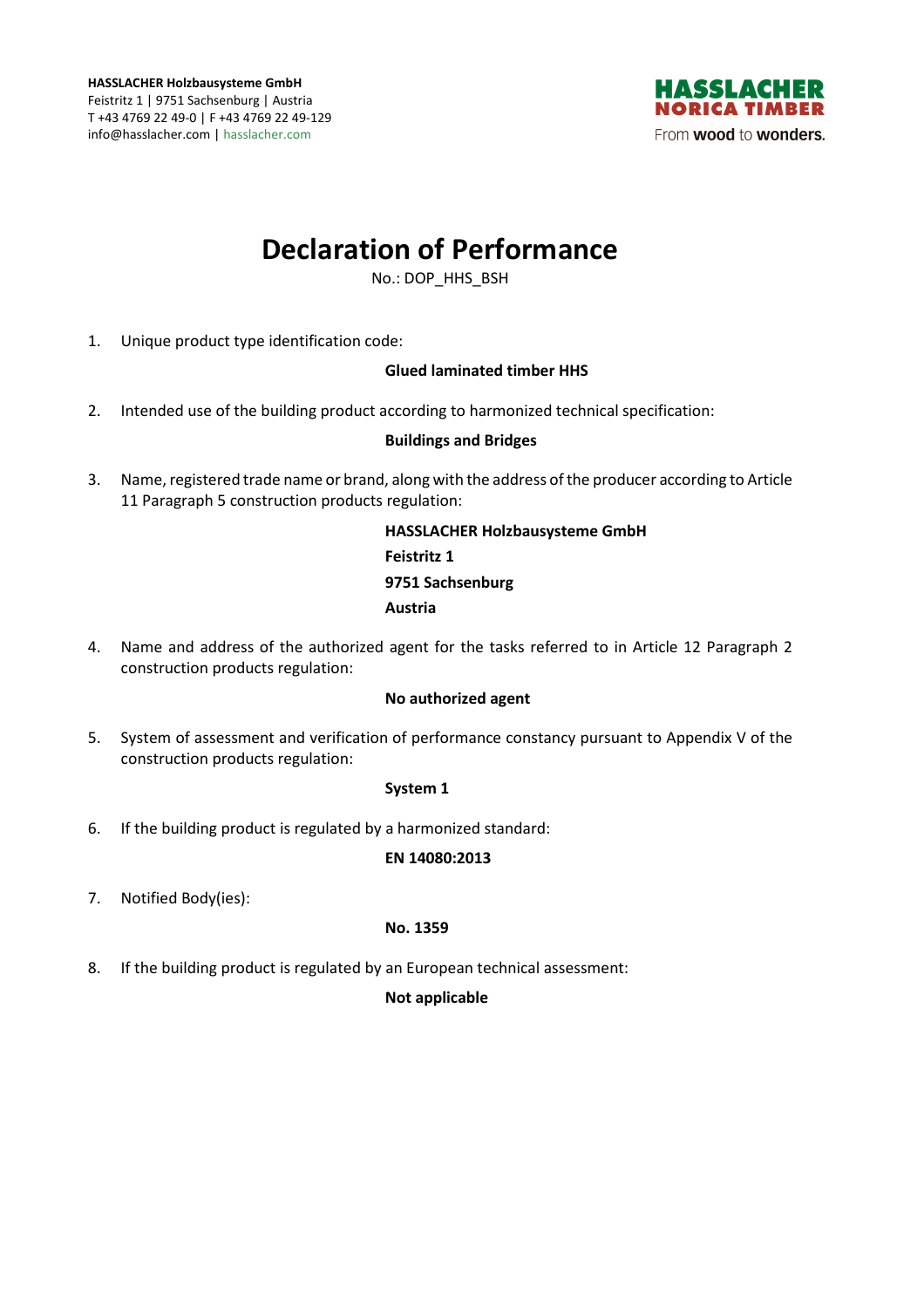**HASSLACHER Holzbausysteme GmbH**  Feistritz 1 | 9751 Sachsenburg | Austria T +43 4769 22 49-0 | F +43 4769 22 49-129 info@hasslacher.com | hasslacher.com

#### 9. Declaration of performance:



From wood to wonders.

| <b>Main Features and Characteristics</b>                               |                                                                                                              | Performance                                                                                                                                                                                                                                                                                                                                                                                                                                                                                                                                                                                                                                                                                                                                                                                                                                                                                                                                                                                                                                                                                                                                                                                                                                                                                                                                          |
|------------------------------------------------------------------------|--------------------------------------------------------------------------------------------------------------|------------------------------------------------------------------------------------------------------------------------------------------------------------------------------------------------------------------------------------------------------------------------------------------------------------------------------------------------------------------------------------------------------------------------------------------------------------------------------------------------------------------------------------------------------------------------------------------------------------------------------------------------------------------------------------------------------------------------------------------------------------------------------------------------------------------------------------------------------------------------------------------------------------------------------------------------------------------------------------------------------------------------------------------------------------------------------------------------------------------------------------------------------------------------------------------------------------------------------------------------------------------------------------------------------------------------------------------------------|
|                                                                        | Characteristics of timber                                                                                    | <b>NPD</b>                                                                                                                                                                                                                                                                                                                                                                                                                                                                                                                                                                                                                                                                                                                                                                                                                                                                                                                                                                                                                                                                                                                                                                                                                                                                                                                                           |
| <b>Mechanical</b><br>characteristics of<br>glued laminated<br>products | Bending strength                                                                                             | Classification based on the characteristics<br>of laminations according EN 338 -<br>assignment of strength class<br>corresponding Table 4 or 5 EN 14080                                                                                                                                                                                                                                                                                                                                                                                                                                                                                                                                                                                                                                                                                                                                                                                                                                                                                                                                                                                                                                                                                                                                                                                              |
|                                                                        | Compression strength                                                                                         | Spruce/Fir:<br>GL20h,<br>GL24h, GL24c, GL28h, GL28c,<br>GL30h, GL30c, GL32h, GL32c,                                                                                                                                                                                                                                                                                                                                                                                                                                                                                                                                                                                                                                                                                                                                                                                                                                                                                                                                                                                                                                                                                                                                                                                                                                                                  |
|                                                                        | Tensile strength                                                                                             | GL36hHHS<br>$(f_{m,g,k} = 36 \text{ N/mm}^2; f_{t,0,g,k} = 28.8 \text{ N/mm}^2;$<br>$f_{t,90,g,k} = 0.5 \text{ N/mm}^2$ ; $f_{c,0,g,k} = 36 \text{ N/mm}^2$ ;<br>$f_{c,90,g,k}$ = 2,5 N/mm <sup>2</sup> ; $f_{v,g,k}$ = 3,5 N/mm <sup>2</sup> ;<br>$f_{r,g,k}$ = 1,2 N/mm <sup>2</sup> ; E <sub>0,g,mean</sub> = 15750 N/mm <sup>2</sup> ;<br>$E_{0,g,05}$ = 13100 N/mm <sup>2</sup> ; $E_{90,g,mean}$ = 300 N/mm <sup>2</sup> ;<br>$E_{90,g,05}$ = 250 N/mm <sup>2</sup> ; G <sub>g,mean</sub> = 650 N/mm <sup>2</sup> ;<br>$G_{g,05}$ = 540 N/mm <sup>2</sup> ; $G_{r,g,mean}$ = 65 N/mm <sup>2</sup> ;<br>$G_{r,g,05}$ = 54 N/mm <sup>2</sup> ; $r_{g,k}$ = 460 kg/m <sup>3</sup> ;<br>$r_{\rm g,mean}$ = 520 kg/m <sup>3</sup> ),<br>GL36cHHS<br>$(f_{m,g,k} = 36 \text{ N/mm}^2; f_{t,0,g,k} = 25.3 \text{ N/mm}^2;$<br>$f_{t,90,g,k} = 0.5 \text{ N/mm}^2$ ; $f_{c,0,g,k} = 31.7 \text{ N/mm}^2$ ;<br>$f_{c,90,g,k}$ = 2,5 N/mm <sup>2</sup> ; $f_{v,g,k}$ = 3,5 N/mm <sup>2</sup> ;<br>$f_{r,g,k}$ = 1,2 N/mm <sup>2</sup> ; E <sub>0,g,mean</sub> = 15300 N/mm <sup>2</sup> ;<br>$E_{0,g,05}$ = 12750 N/mm <sup>2</sup> ; $E_{90,g,mean}$ = 300 N/mm <sup>2</sup> ;<br>$E_{90,g,05}$ = 250 N/mm <sup>2</sup> ; G <sub>g,mean</sub> = 650 N/mm <sup>2</sup> ;<br>$G_{g,05}$ = 540 N/mm <sup>2</sup> ; $G_{r,g,mean}$ = 65 N/mm <sup>2</sup> ; |
|                                                                        | Shear strength                                                                                               |                                                                                                                                                                                                                                                                                                                                                                                                                                                                                                                                                                                                                                                                                                                                                                                                                                                                                                                                                                                                                                                                                                                                                                                                                                                                                                                                                      |
|                                                                        | Modulus of elasticity                                                                                        |                                                                                                                                                                                                                                                                                                                                                                                                                                                                                                                                                                                                                                                                                                                                                                                                                                                                                                                                                                                                                                                                                                                                                                                                                                                                                                                                                      |
|                                                                        | Bonding strength                                                                                             |                                                                                                                                                                                                                                                                                                                                                                                                                                                                                                                                                                                                                                                                                                                                                                                                                                                                                                                                                                                                                                                                                                                                                                                                                                                                                                                                                      |
|                                                                        | Strength of finger joints                                                                                    | $G_{r,g,05}$ = 54 N/mm <sup>2</sup> ; $r_{g,k}$ = 440 kg/m <sup>3</sup> ;<br>$r_{g,mean}$ = 480 kg/m <sup>3</sup> )<br>Pine, Larch:<br>GL24h, GL24c, GL28h, GL28c                                                                                                                                                                                                                                                                                                                                                                                                                                                                                                                                                                                                                                                                                                                                                                                                                                                                                                                                                                                                                                                                                                                                                                                    |
|                                                                        | Additional for glued laminatd timber<br>with large finger joints: Bending<br>strength of large finger joints | <b>NPD</b>                                                                                                                                                                                                                                                                                                                                                                                                                                                                                                                                                                                                                                                                                                                                                                                                                                                                                                                                                                                                                                                                                                                                                                                                                                                                                                                                           |
|                                                                        | Geometrical data                                                                                             | <b>NPD</b>                                                                                                                                                                                                                                                                                                                                                                                                                                                                                                                                                                                                                                                                                                                                                                                                                                                                                                                                                                                                                                                                                                                                                                                                                                                                                                                                           |
| <b>Resistance to fire</b>                                              |                                                                                                              | <b>NPD</b>                                                                                                                                                                                                                                                                                                                                                                                                                                                                                                                                                                                                                                                                                                                                                                                                                                                                                                                                                                                                                                                                                                                                                                                                                                                                                                                                           |
| <b>Bonding strength</b>                                                | Glue line integrity of surface bonding                                                                       | <b>Delamination test</b><br>according EN 14080, Annex C,<br>Test method B                                                                                                                                                                                                                                                                                                                                                                                                                                                                                                                                                                                                                                                                                                                                                                                                                                                                                                                                                                                                                                                                                                                                                                                                                                                                            |
|                                                                        | Glue lines between components of<br>glued laminated timber                                                   | <b>NPD</b>                                                                                                                                                                                                                                                                                                                                                                                                                                                                                                                                                                                                                                                                                                                                                                                                                                                                                                                                                                                                                                                                                                                                                                                                                                                                                                                                           |
|                                                                        | Large finger joints                                                                                          | <b>NPD</b>                                                                                                                                                                                                                                                                                                                                                                                                                                                                                                                                                                                                                                                                                                                                                                                                                                                                                                                                                                                                                                                                                                                                                                                                                                                                                                                                           |